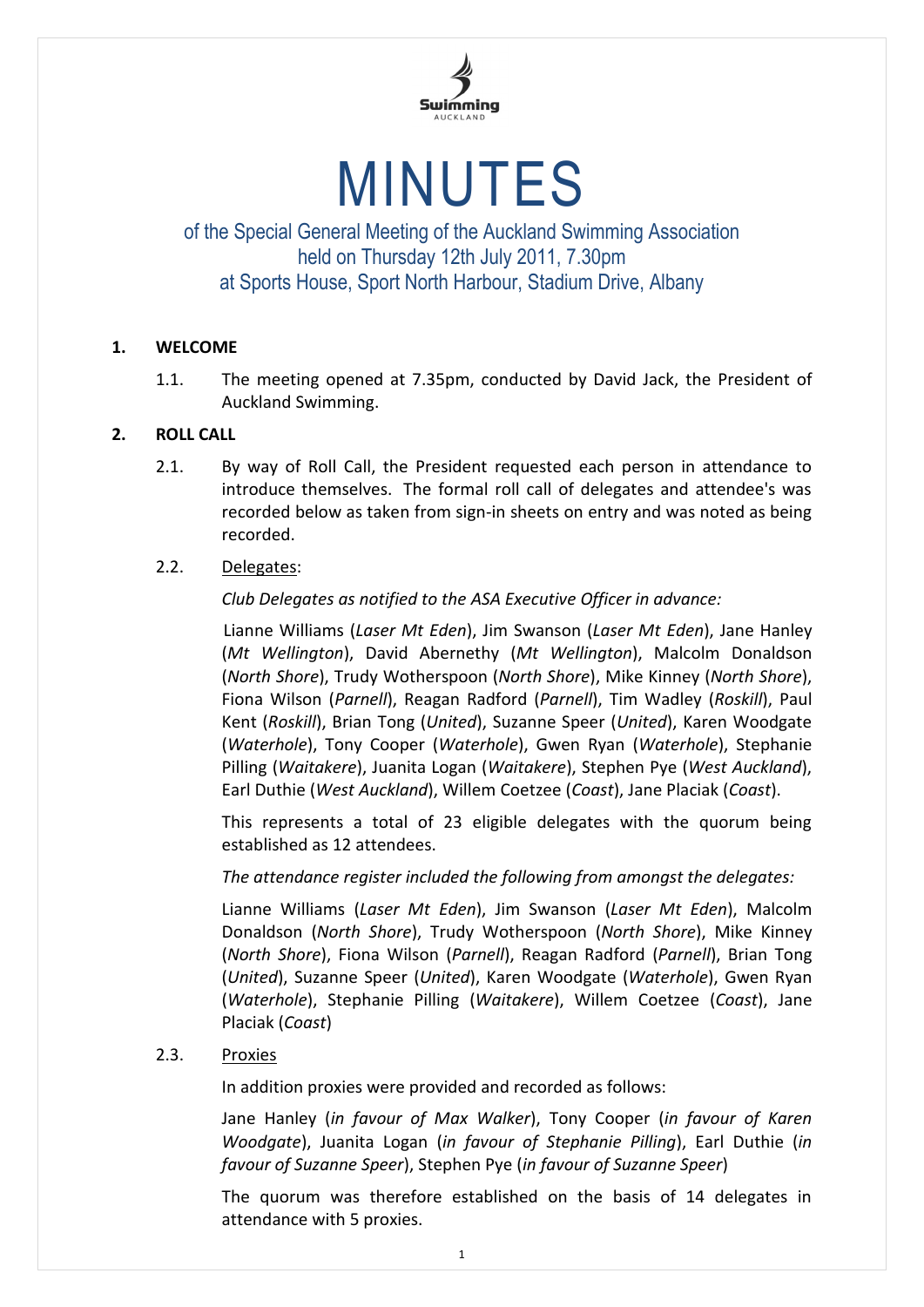

### 2.4. General Attendance

The following were also in attendance:

Teresa Stanley (*ASA Board, North Shore*), David Jack (*ASA President*), Max Walker (*Mt Wellington*), Cameron Gibson (*ASA Board, United*), Brian Palmer (*ASA Executive Officer*)

2.5. Apologies:

Claudia Hill (*ASA Board Member*)

## **3. BUSINESS**

- 3.1. The President introduced the business of the meeting.
- 3.2. Motion 1

Teresa Stanley on behalf of the ASA Board provided background as to why the SGM was called and the reason for this motion (and Motion 2) being put. Principally, the ASA Board felt it prudent to delay the AGM until after the outcome of the SNZ SGM (scheduled for July 28th) was known as it was anticipated that this SGM would impact on the potential business to be carried at the ASA AGM.

The motion as recorded is:

"*That consent be granted by the delegates to defer the ASA AGM to a date to be confirmed, but following the SNZ SGM which is scheduled to be held on July 28th, 2012. When the outcome of that meeting is known, due notice of a re-scheduled ASA AGM will be issued on a suitable date to be scheduled by the ASA Board."*

*Moved:* Willem Coetzee

*Second:* Jim Swanson

*Carried:* by voice vote in the affirmative

#### 3.3. Motion 2

The motion as recorded is:

*"Existing ASA office holders, as presently constituted, will have their term of office extended on a transitional basis until the rescheduled AGM is held."*

*Moved:* Max Walker

*Second:* Karen Woodgate

*Carried:* by voice vote in the affirmative

**4.** The SGM was closed at 7:55 pm.

#### **5. FURTHER MEETING**

5.1. Upon closing of the SGM and in accordance with the Notice of Meeting a further meeting was opened to provide attendees the opportunity to discuss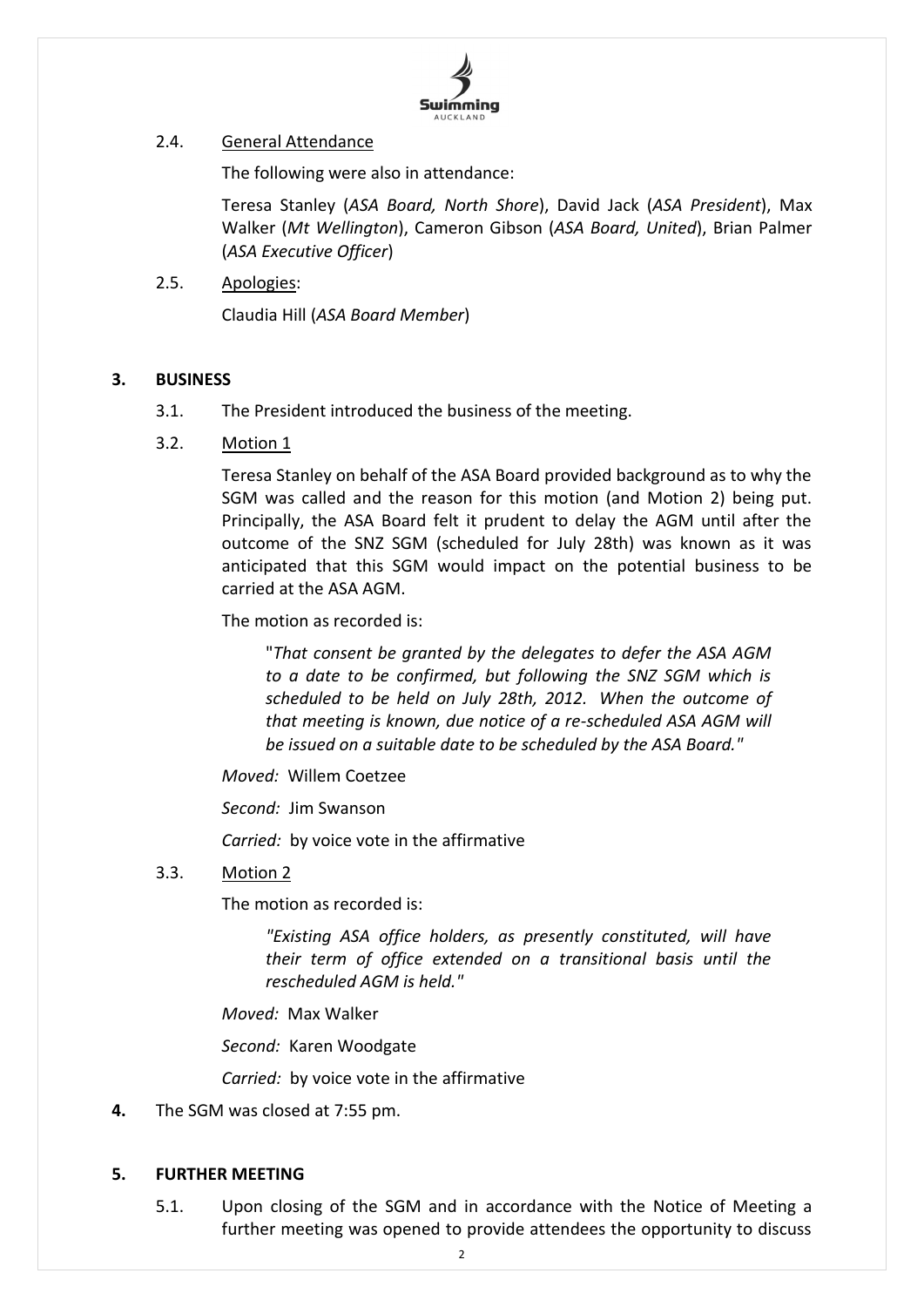

the proposed business of the forthcoming SNZ SGM, their club responses thereto, and any further input which may be appropriate.

- 5.2. Various Comments relating to the issues and the draft constitution as proposed were heard from attendees. These included (by way of brief summary):
- 5.3. *Suzanne Speer*, "The proposed constitution is very complex."
- 5.4. *Jane Placiak*. Noted that she is a lawyer (property). This is a very complex document and to provide what would be effectively 5 days for consideration of a document of this nature if extremely fast especially for a vote of this nature.
- 5.5. *Suzanne Speer*. We have only been given a proposed draft of the SNZ Constitution. As yet we have not received the proposed regional constitution to which the SNZ Constitution refers and which the regions will be obliged to adopt if the draft as presented is adopted. We also have not received and proposed regulations nor the SNZ Funding Strategy document which is referenced in the Draft Constitution and which the regions and clubs will required to adhere to.
- 5.6. *Lianne Williams*. Noted that while she is here as the President of LME, she is also a lawyer with constitutional specialty. She noted that this draft is 'mechanically flawed'. It provides no, or limited, remedies and involves a change of balance to the backbone of the structure which requires consultation.
- 5.7. (Unknown) Feel as though we are being strong-armed.
- 5.8. (Unknown) What is the process from here?
- 5.9. *Max Walker*. Concerns about coaches as paid employees having voting rights and believes this could be against the requirements of the Incorporated Societies Act. Also concerned about the application of voting rights. Also hod $\sqrt{\frac{1}{2}}$  hocerns about the charging of technical Officials for membership and believes that this will lead to people not wishing to put themselves forward to be technical officials.
- 5.10. *David Jack*. Based on his extensive experience relating to issues that were contentious over the and involved much effort to get 'right' he feels concern about possible deficiencies in the following areas: Transfers, Service Awards Committee, Regulations (or lack of as presented), Competition Zones, Lack of clarity in terms of visitors and international competition, together with the possibility for example (because this too is not defined) of the possibility of visitors becoming eligible for National and Regional records. Note was made that there is no (or little?) provision within the appeal process to cover the normal range of events such as carding, athlete discipline etc.

#### **6. General Question:**

6.1. Based on what has been seen in this document, would the attending clubs consider that the powers (normal) they have granted to the ASA Board would extend to the ASA Board having the power to act and thus bind its clubs without a particular and specific mandate?